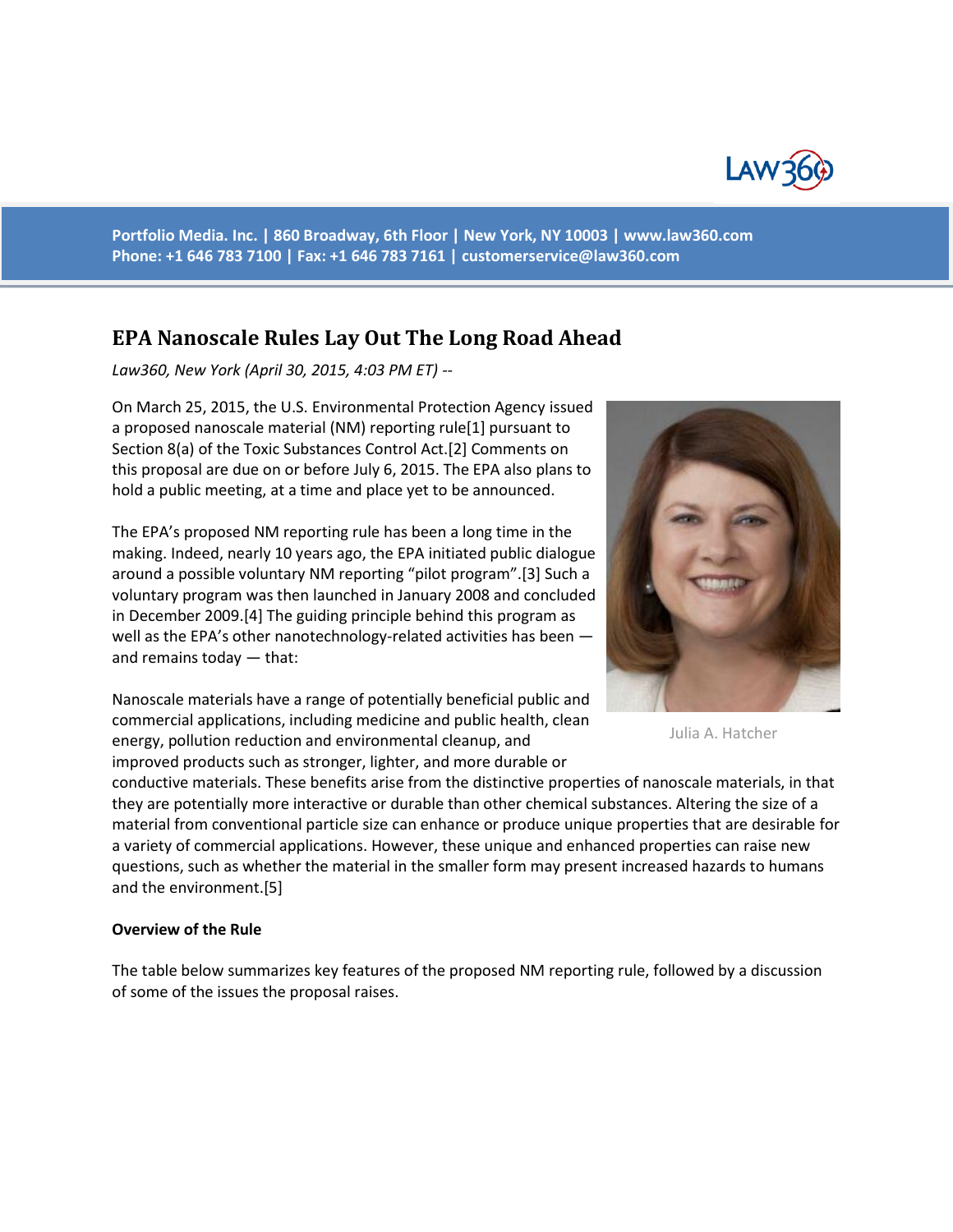| <b>Proposed NM Reporting Rule</b> |                                                                                                                                                                                                                                                                                                                                                                                                                                                                                                                                                                                                  |                                                                                                                                                                                                                        |                                                                                                                                                                                                                                                                                                                                                                                                                                                                                                                                                                                                                                      |                                                                                                                                                                                                                                                                                                                               |
|-----------------------------------|--------------------------------------------------------------------------------------------------------------------------------------------------------------------------------------------------------------------------------------------------------------------------------------------------------------------------------------------------------------------------------------------------------------------------------------------------------------------------------------------------------------------------------------------------------------------------------------------------|------------------------------------------------------------------------------------------------------------------------------------------------------------------------------------------------------------------------|--------------------------------------------------------------------------------------------------------------------------------------------------------------------------------------------------------------------------------------------------------------------------------------------------------------------------------------------------------------------------------------------------------------------------------------------------------------------------------------------------------------------------------------------------------------------------------------------------------------------------------------|-------------------------------------------------------------------------------------------------------------------------------------------------------------------------------------------------------------------------------------------------------------------------------------------------------------------------------|
| Who?                              | Person who either                                                                                                                                                                                                                                                                                                                                                                                                                                                                                                                                                                                | When?<br>For Person (1): Six months after                                                                                                                                                                              | What Information?<br>The following information "to the extent                                                                                                                                                                                                                                                                                                                                                                                                                                                                                                                                                                        | Exemptions<br>Exempt chemical substances:                                                                                                                                                                                                                                                                                     |
|                                   | (1) Manufactures, imports or<br>processes a "reportable"<br>chemical substance" in a<br>"discrete form" within three years<br>of final rule's effective date or                                                                                                                                                                                                                                                                                                                                                                                                                                  | final rule's effective date<br>For Person (2): 135 days prior<br>to commencing manufacture,<br>import or processing                                                                                                    | that it is known or reasonably<br>ascertainable by the person reporting <sup>+14</sup> :<br>(1) The common or trade name, the<br>specific chemical identity including<br>the correct Chemical Abstracts (CA)<br>Index Name and available Chemical<br>Abstracts Service (CAS) Registry<br>Number, and the molecular<br>structure of each chemical<br>substance or modure.                                                                                                                                                                                                                                                             | (1) A chemical substance for which<br>a Premanufacture Notification<br>(PMN) was provided on or after<br>January 1, 2005 as long as the<br>PMN covered the substance in                                                                                                                                                       |
|                                   | (2) Proposes to manufacture, import or<br>process a "reportable chemical<br>substance" in a "discrete form" after:<br>the final rule's effective date.                                                                                                                                                                                                                                                                                                                                                                                                                                           |                                                                                                                                                                                                                        |                                                                                                                                                                                                                                                                                                                                                                                                                                                                                                                                                                                                                                      | its "discrete form."<br>(2) Zinc oxide<br>(3) Nanoclays                                                                                                                                                                                                                                                                       |
| Key Definitions:                  |                                                                                                                                                                                                                                                                                                                                                                                                                                                                                                                                                                                                  |                                                                                                                                                                                                                        |                                                                                                                                                                                                                                                                                                                                                                                                                                                                                                                                                                                                                                      | (4) "Substances manufactured at the                                                                                                                                                                                                                                                                                           |
|                                   | "Reportable chemical substance"<br>means "a chemical substance that                                                                                                                                                                                                                                                                                                                                                                                                                                                                                                                              |                                                                                                                                                                                                                        | (2) Material characteristics including<br>particle size, morphology and<br>surface modifications.                                                                                                                                                                                                                                                                                                                                                                                                                                                                                                                                    | nanoscale as part of a film on a<br>surface"                                                                                                                                                                                                                                                                                  |
|                                   | is solid at 25 °C and atmospheric<br>pressure that is manufactured or<br>processed in a form where the<br>primary particles <sup>4</sup> , aggregates <sup>7</sup> , or<br>agglomerates <sup>®</sup> are in the size range<br>of 1-100 nm and exhibit unique and<br>novel characteristics or properties<br>because of their size. A reportable<br>chemical substance does not<br>include a chemical substance that<br>only has trace amounts of primary<br>particles, aggregates, or<br>agglomerates in the size range of 1-<br>100 nm, such that the chemical<br>substance does not exhibit the |                                                                                                                                                                                                                        | (3) Physical/chemical properties.                                                                                                                                                                                                                                                                                                                                                                                                                                                                                                                                                                                                    | (5) DNA                                                                                                                                                                                                                                                                                                                       |
|                                   |                                                                                                                                                                                                                                                                                                                                                                                                                                                                                                                                                                                                  |                                                                                                                                                                                                                        | (4)<br>The maximum weight percentage of                                                                                                                                                                                                                                                                                                                                                                                                                                                                                                                                                                                              | (6) RNA                                                                                                                                                                                                                                                                                                                       |
|                                   |                                                                                                                                                                                                                                                                                                                                                                                                                                                                                                                                                                                                  |                                                                                                                                                                                                                        | impurities and byproducts resulting<br>from the manufacture, processing,                                                                                                                                                                                                                                                                                                                                                                                                                                                                                                                                                             | (7) Proteins                                                                                                                                                                                                                                                                                                                  |
|                                   |                                                                                                                                                                                                                                                                                                                                                                                                                                                                                                                                                                                                  |                                                                                                                                                                                                                        | use or disposal of each chemical<br>substance.<br>(5) Annual production volume for the<br>previous three years before the                                                                                                                                                                                                                                                                                                                                                                                                                                                                                                            | (8) Chemical substances which<br>dissociate completely in water to<br>form ions that are smaller than<br>one nanometer                                                                                                                                                                                                        |
|                                   |                                                                                                                                                                                                                                                                                                                                                                                                                                                                                                                                                                                                  |                                                                                                                                                                                                                        | effective date of the final rule and<br>estimate of the maximum<br>production volume for any<br>consecutive 12-month period during<br>the next two years of production<br>after the final effective date of this<br>rule. Persons who propose to<br>manufacture or process and who<br>are subject to the 135 days prior to<br>commencement reporting<br>requirement, must report the<br>estimated maximum 12-month<br>production volume and the<br>estimated maximum production<br>volume for any consecutive 12-<br>month period during the first three.<br>years of production.                                                    | Exempt persons (defined the same<br>as the current 8(a) regulations with<br>the exception of (1) below):                                                                                                                                                                                                                      |
| ۰                                 | unique and novel characteristics or<br>properties because of particle<br>$size^{-9}$<br>"Discrete form" <sup>10</sup> means that the<br>substance "differs from another<br>form of the same reportable<br>chemical substance in that either:                                                                                                                                                                                                                                                                                                                                                     |                                                                                                                                                                                                                        |                                                                                                                                                                                                                                                                                                                                                                                                                                                                                                                                                                                                                                      | (1) Small manufacturers or<br>processors, which would be<br>defined different differently than<br>the current 8(a) regulation to<br>mean "any manufacturer or<br>processor whose total annual<br>sales, when combined with those<br>of its parent company (if any),<br>are less than US\$4 million.                           |
|                                   | (1) The change in the reportable<br>chemical substance is due to all of<br>the following:                                                                                                                                                                                                                                                                                                                                                                                                                                                                                                        |                                                                                                                                                                                                                        |                                                                                                                                                                                                                                                                                                                                                                                                                                                                                                                                                                                                                                      | (2) Any person who imports or<br>processes or proposes to<br>import or process a reportable<br>chemical substance solely as<br>part of an article.<br>(3) Any person who imports,<br>manufactures, processes or<br>proposes to import.<br>manufacture or process a<br>reportable chemical substance<br>solely as a byproduct. |
|                                   | (i) There is a change in process<br>to affect a change in size<br>and/or a change in one or<br>more of the properties of the<br>reportable chemical<br>substances identified in (iii);<br>(ii) There is a size variation in the                                                                                                                                                                                                                                                                                                                                                                  |                                                                                                                                                                                                                        | (6) Use information describing the<br>category of each use by function<br>and application, estimates of the<br>amount manufactured or processed<br>for each category of use and<br>estimates of the percentage in the<br>formulation for each use.<br>(7) Detailed methods of manufacturing                                                                                                                                                                                                                                                                                                                                          |                                                                                                                                                                                                                                                                                                                               |
|                                   | mean particle size that is<br>Lapsates, than, 7 times the<br>standard deviation of the mean<br>particle size (+/- 7 times the<br>standard deviation), and<br>(iii) There is a measured change in                                                                                                                                                                                                                                                                                                                                                                                                 |                                                                                                                                                                                                                        | or processing.<br>April 7, 2015   Number 1817   Page 5<br>(8) Exposure information with<br>estimates of the number of<br>individuals exposed in their places.<br>of employment, descriptions and<br>duration of the occupational tasks<br>that cause such exposure,<br>descriptions and estimates of any<br>general population or consumer<br>exposures.<br>(9) Release information with estimates<br>of the amounts released,<br>descriptions and duration of the<br>activities that cause such releases,<br>and whether releases are directly to<br>the environment or to control<br>technology.<br>(10) Risk management practices | (4) Any person who imports,<br>manufactures, processes or<br>proposes to import.<br>manufacture or process a<br>reportable chemical substance<br>solely as an impurity.                                                                                                                                                       |
|                                   | at least one of the following<br>properties, zeta potential <sup>11</sup><br>specific surface area <sup>12</sup> .<br>dispersion stability, or surface<br>reactivity <sup>13</sup> , is greater than 7<br>times the standard deviation of<br>the measured value (+/-7 times<br>the standard deviation);                                                                                                                                                                                                                                                                                          |                                                                                                                                                                                                                        |                                                                                                                                                                                                                                                                                                                                                                                                                                                                                                                                                                                                                                      | (5) Any person who imports,<br>manufactures, processes or<br>proposes to import.<br>manufacture or process a<br>reportable chemical substance<br>solely as a non- isolated<br>intermediate.                                                                                                                                   |
|                                   | (2) The reportable chemical substance<br>has a different morphology.<br>Examples of morphologies include<br>but are not limited to sphere, rod.<br>ellipsoid, cylinder, needle, wire,                                                                                                                                                                                                                                                                                                                                                                                                            |                                                                                                                                                                                                                        |                                                                                                                                                                                                                                                                                                                                                                                                                                                                                                                                                                                                                                      | (6) Any person who imports,<br>manufactures, processes or<br>proposes to import, manufacture.<br>or process a reportable chemical<br>substance in small quantities                                                                                                                                                            |
|                                   | fiber, cage, hollow shell, tree, flower,<br>ring, torus, cone and sheet; or                                                                                                                                                                                                                                                                                                                                                                                                                                                                                                                      |                                                                                                                                                                                                                        | describing protective equipment for<br>individuals, engineering controls,<br>control technologies used, any                                                                                                                                                                                                                                                                                                                                                                                                                                                                                                                          | solely for research and<br>development.                                                                                                                                                                                                                                                                                       |
|                                   | (3) A reportable chemical substance                                                                                                                                                                                                                                                                                                                                                                                                                                                                                                                                                              |                                                                                                                                                                                                                        | hazard warning statement, label,<br>safety data sheet, customer training,                                                                                                                                                                                                                                                                                                                                                                                                                                                                                                                                                            | Exempt information:                                                                                                                                                                                                                                                                                                           |
|                                   | that is coated with another chemical<br>substance or mixture at the end of<br>manufacturing or processing has a<br>coating that consists of a different<br>chemical substance or mixture."                                                                                                                                                                                                                                                                                                                                                                                                       | or other information which is<br>provided to any person who is<br>reasonably likely to be exposed to<br>this substance regarding protective<br>equipment or practices for safe<br>handing, transport, use or disposal. | (1) Information already submitted<br>under the Nanoscale Materials<br>Stewardship Program.                                                                                                                                                                                                                                                                                                                                                                                                                                                                                                                                           |                                                                                                                                                                                                                                                                                                                               |
|                                   |                                                                                                                                                                                                                                                                                                                                                                                                                                                                                                                                                                                                  |                                                                                                                                                                                                                        | (11) Existing data concerning health and<br>environmental effects.                                                                                                                                                                                                                                                                                                                                                                                                                                                                                                                                                                   |                                                                                                                                                                                                                                                                                                                               |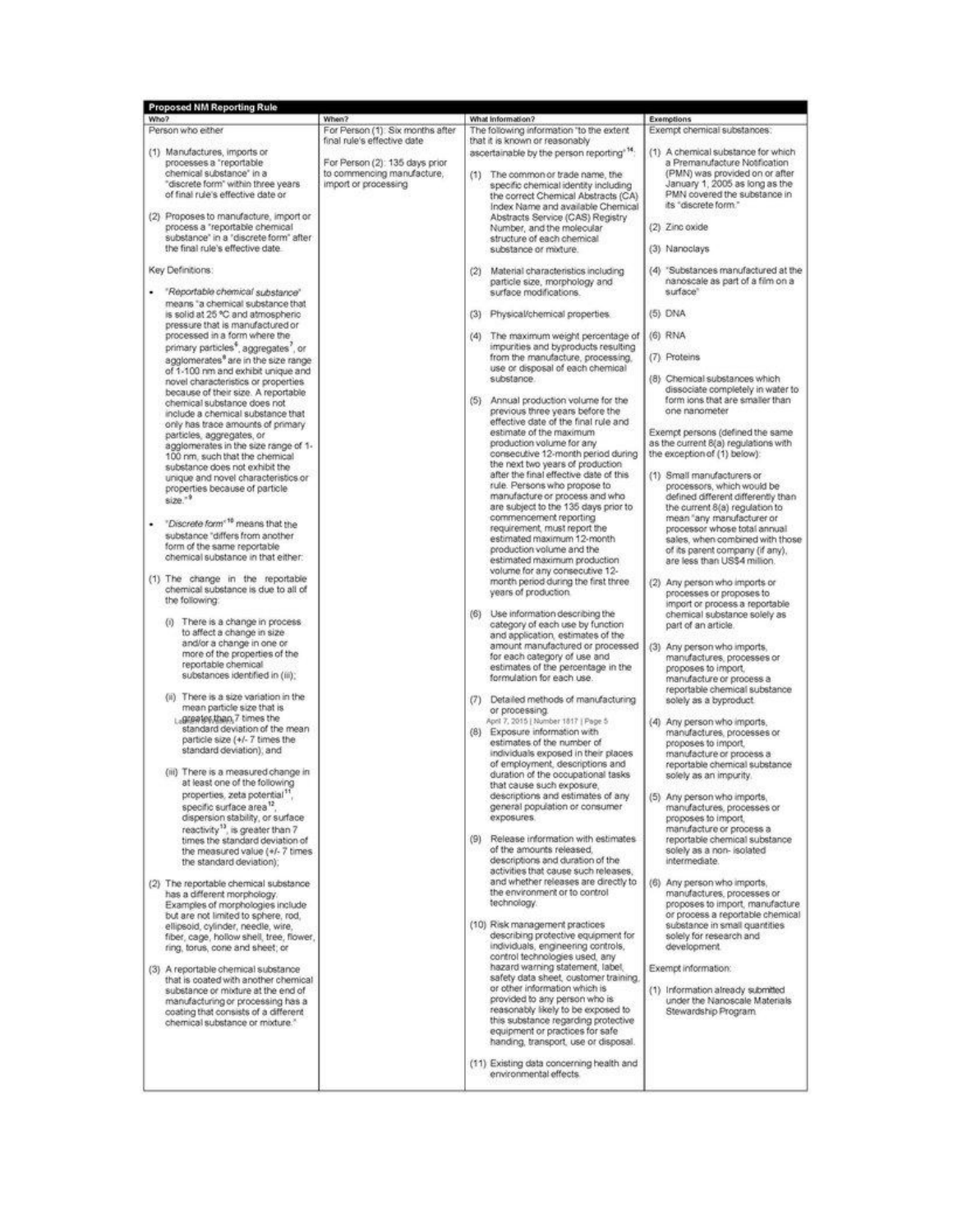## **Discussion**

The proposed NM reporting rule raises a number of issues for public comment. Companies as well as trade associations with members that would be impacted should submit comments. Doing so not only will maximize the chance the EPA resolves concerns when promulgating a final rule, but also is essential to preserve the right to challenge a final rule in court in the event significant concerns remain unresolved.[15]

In the preamble, the EPA requests comment on the following specific aspects of the proposed rule:

- Nanomaterial Definition: Each aspect of the proposed approach for identifying a "reportable chemical substance" in a "discrete form."
- Time Frame for Reporting Prior to Commencement: Whether the 135-day advance reporting time frame for persons who propose to manufacture, import or process a reportable chemical substance in a discrete form is appropriate.
- Costs of Reporting. Additional data and information pertaining to the cost of the proposed reporting, including "data or other measures of the number of and potential growth in the number of commercial nanoscale materials or firms that might manufacture or process such materials."[16]
- Electronic Reporting: The proposed requirement for electronic reporting, including "feedback on how electronic reporting mechanisms affect reporting entities in terms of reporting time, added efficiencies and potential burden associated with training to use the electronic systems."
- Possible Future Periodic Reporting Similar to the Chemical Data Reporting Rule: "[T]he possibility of a future rule that would require periodic reporting of chemical substances manufactured at the nanoscale, similar to reporting that occurs under the CDR rule at 40 CFR part 711" but with modifications, such as, for example, with a lower production threshold than the CDR's 25,000 pounds.

Several of these specific aspects of the proposed rule raise potentially significant issues. For example, the proposed rule's "reportable chemical substance" definition would identify the technical attributes that qualify a chemical as a discrete nanoscale material. It is possible, however, that a company has been producing a nanoscale material which it believes falls within an existing TSCA inventory listing for a conventional scale chemical, but the proposed rule's "reportable chemical substance" definition would call into question the validity of the company's view, thereby potentially exposing the company to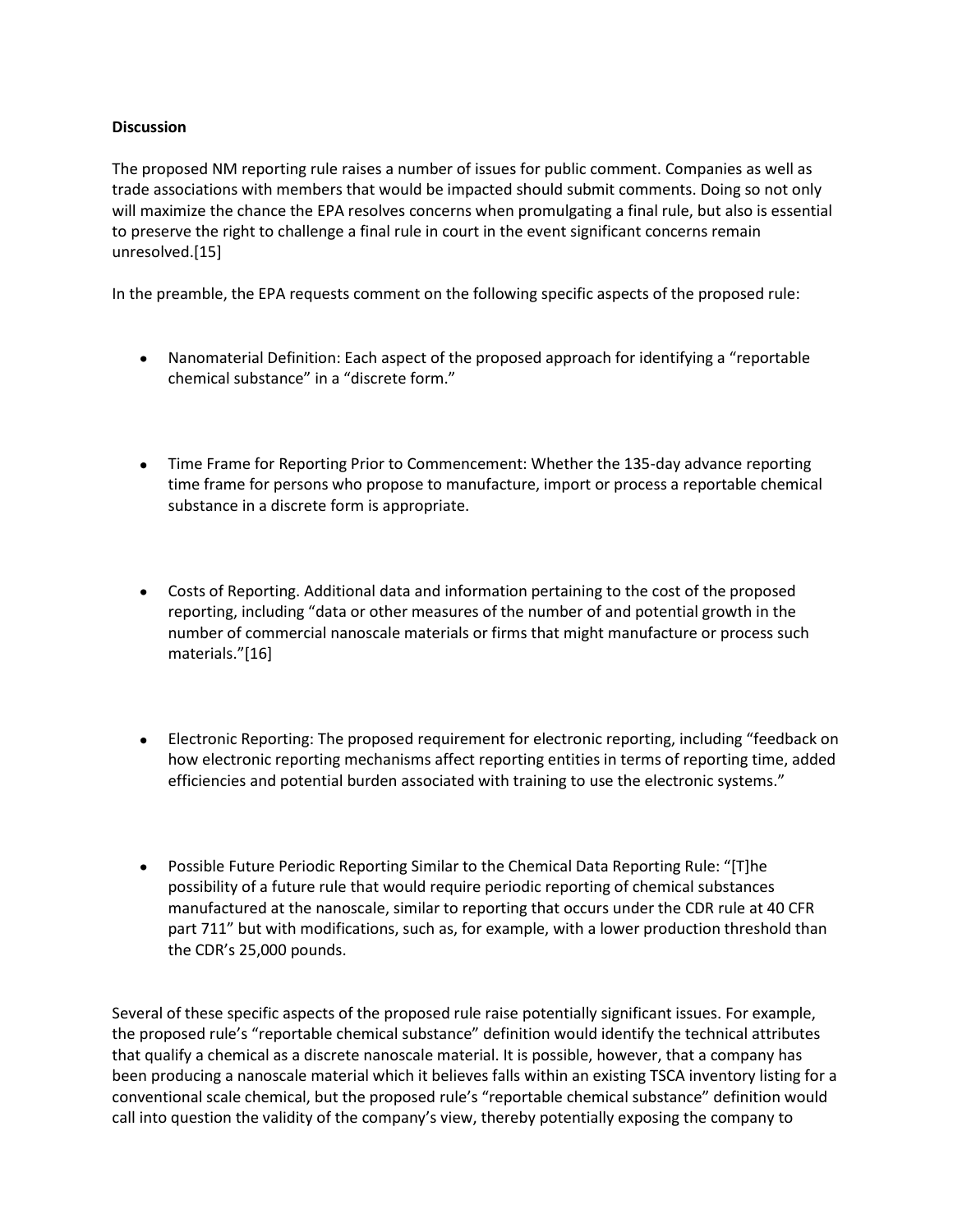enforcement risk for not taking its nanoscale material through the TSCA Section 5 pre-manufacture notification process for "new" chemicals.

As another example, the proposed rule would require a company "proposing" to manufacture, import or process a nanoscale material for the first time to report 135 days in advance of the company actually doing so. The purpose of this advance reporting requirement remains unclear. In particular, the TSCA Section 5 PMN process requires a 90-day advance notice before manufacture or import of a "new" chemical not on the TSCA inventory, but the proposed rule would apply only to "existing" nanoscale materials already on the TSCA inventory. However, if the nanoscale material is existing, then why would the company have to report 135 days in advance of its first manufacture, processing or import and, more importantly, what does the EPA plan to do with the information submitted by the company within that 135-day period. In theory, the EPA's TSCA authorities that could be used to regulate an existing nanoscale material would include:

- 1. promulgation through rulemaking of: (a) a TSCA Section 4 test rule, (b) a TSCA Section 5 significant new use rule on the grounds that the material, even if on the TSCA inventory, is not in commerce in the U.S., and therefore, its introduction qualifies as a "new use" and/or (c) a TSCA Section 6 "unreasonable risk" regulation restricting the material; or
- 2. commencing a TSCA Section 7 "imminent hazard" civil action to ban the material.

Neither (1) nor (2), however, could likely be initiated, let alone completed, within 135 days, which means that if the EPA had genuine concerns, it may need to negotiate a voluntary agreement with the company.

The proposed NM reporting rule raises a number of additional issues the EPA does not identify, seek comment on or otherwise discuss in the preamble. Some examples of such additional issues that should be addressed in comments include:

## *Information Available to Importers and Processors*

The proposed NM reporting rule contains a highly technical definition of "reportable chemical substance" and would impose a reporting obligation not just on manufacturers, but also on importers and processors. It is not clear, however, that importers or processors now receive information in the normal course that would be necessary to determine whether a chemical qualifies as a "reportable chemical substance"; if not, then a legitimate question exists as to whether they can or should be expected to obtain this information, or instead, can rely on an upstream manufacturer's representation that the chemical does (or does not) qualify as a "reportable chemical substance".

## *"Known" and "Reasonably Ascertainable" Standard*

The proposed NM reporting rule would require reporting of all information "known" or "reasonably ascertainable". The EPA does not indicate in the preamble or the proposed regulatory language how the "reasonably ascertainable" standard should be applied in this context and whether that standard does or might trigger an affirmative obligation for a company to conduct testing or generate certain types of data that do not currently exist.

## *Confidential Business Information*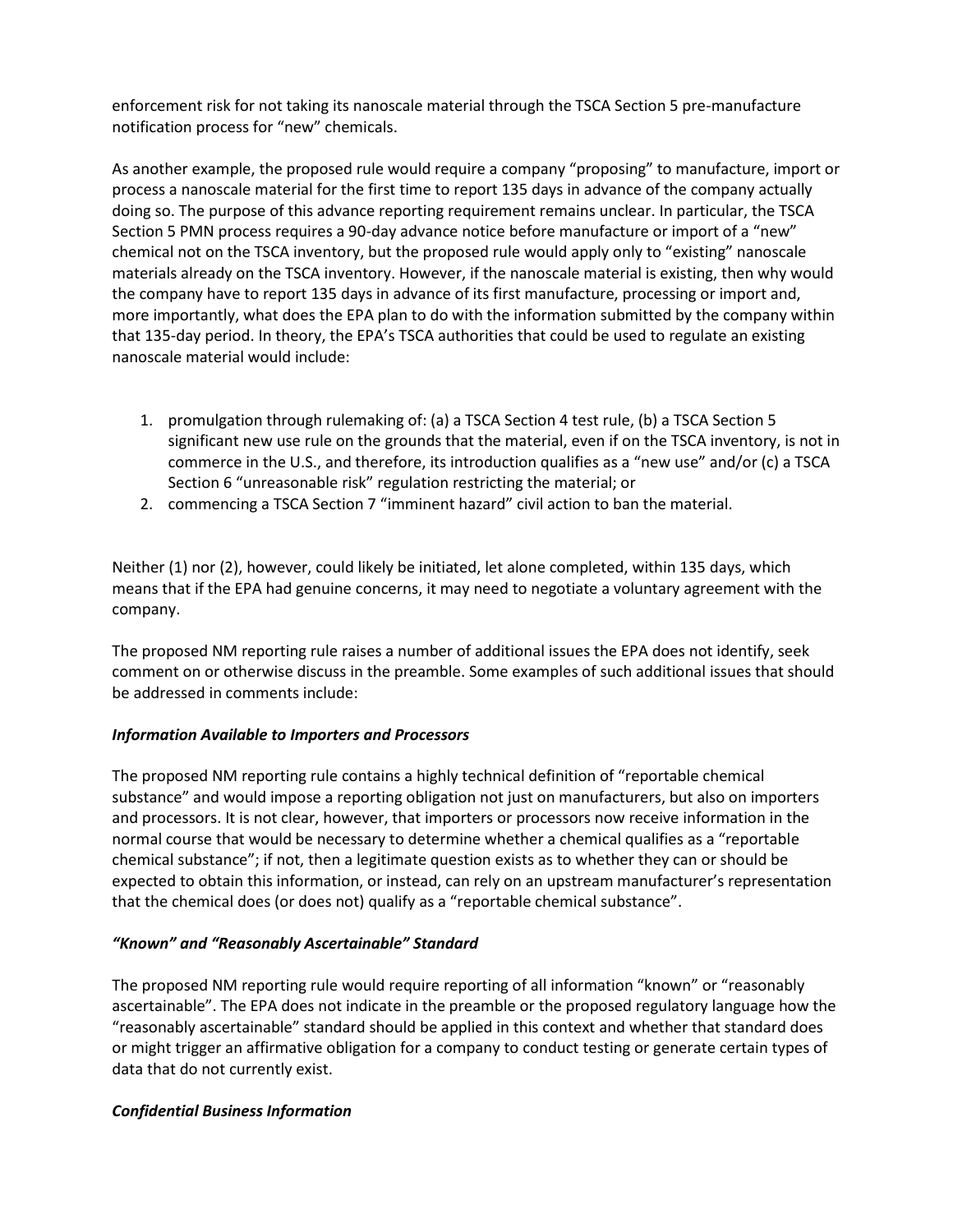The proposed NM reporting rule would allow a company to submit information with a confidential business information claim. In recent years, the EPA has become more restrictive in allowing CBI claims, but it may be inappropriate for the EPA to follow a similar course of action here given the evolving and competitive business climate for the development and application of nanotechnology.

#### **Conclusion**

The EPA's proposed NM reporting rule, while arguably necessary and long overdue, would have potentially significant implications throughout the nanotechnology value chain. The proposal, if finalized, would establish key definitions of when a material at the nanoscale qualifies as a discrete chemical for regulatory purposes and would provide the vehicle for the EPA to collect "known" and "reasonably ascertainable" information on hundreds of such nanoscale materials. The EPA plans to use this information to inform its own nanoscale material research programs as well as for risk assessment that could lead to future regulation.

Notably, information would be submitted electronically and made readily available to the public absent a confidential business information claim; therefore, any gaps in information on particular nanoscale materials would become readily apparent not only to the EPA, but also to the public. The forthcoming comment period will provide an important opportunity to articulate issues and concerns.

—By Julia A. Hatcher, Gary P. Gengel and Kelly E. Richardson, Latham & Watkins LLP

*Julia Hatcher is a partner in Latham & Watkins' Washington, D.C., office, where she is chairwoman of the firm's chemical regulatory and contaminated properties practice.*

*Gary Gengel is a partner in Latham & Watkins' New York office. Gengel is a vice chairman of the American Bar Association's Superfund & NRD Committee.*

*Kelly Richardson is a partner in Latham & Watkins' San Diego office. Richardson is an adjunct professor of law at the University of San Diego Law School and is the former co-chairman of the San Diego County Bar Association's environmental section.*

*The opinions expressed are those of the author(s) and do not necessarily reflect the views of the firm, its clients, or Portfolio Media Inc., or any of its or their respective affiliates. This article is for general information purposes and is not intended to be and should not be taken as legal advice.*

[1] On March 25, 2015, the EPA released a pre-publication version of the proposed NM reporting rule. See here. The pre-publication version was superseded on April 6 with the publication of the proposed rule in the Federal Register. Chemical Substances When Manufactured or Processed As Nanoscale Materials; TSCA Reporting and Recordkeeping Requirements, 80 Fed. Reg. 18,330 (April 6, 2015).

[2] Section 8(a), 15 U.S.C. § 2607(a) grants the EPA broad authority to require chemical manufacturers and processors to provide detailed data about all aspects of chemical manufacture and use, including workplace exposure data and disposal-related data. The EPA has relied on its Section 8(a) authority.

[3] Nanoscale Materials; Notice of Public Meeting, 70 Fed. Reg. 24574 (May 10, 2005).

[4] Nanoscale Materials Stewardship Program; Notice, 73 Fed. Reg. 4861 (Jan. 28, 2008).